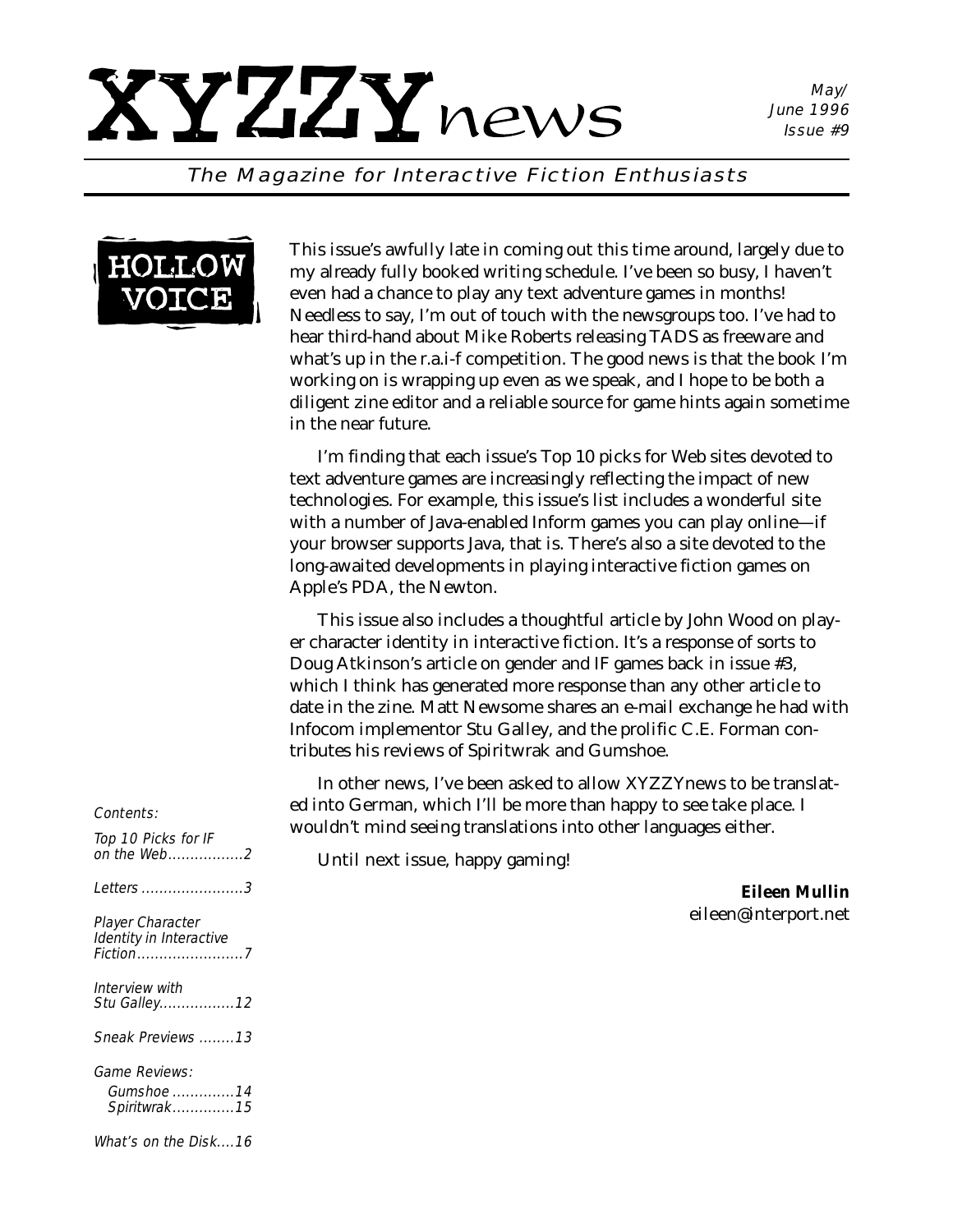## XYZZYnews

XYZZYnews is published bimonthly by Bran Muffin Communications, 160 West 24th Street, # 7C, New York, NY 10011, USA. Email: eileen@interport.net. URL: http://www.interport.net/~eileen/design /xyzzynews.html. Send all inquiries, letters, and submissions to any of the addresses above.

Contents © 1996 XYZZYnews. All rights reserved. Published in the United States of America.

Electronic versions: There are currently three versions of XYZZYnews made available online. One is in ASCII and can be viewed with any text reader. You can also download a .PDF file that mirrors the layout of the print version. Use the Adobe Acrobat Reader (available for Windows, Mac, DOS and UNIX) to view the .PDF file; no special fonts or linked graphics are needed. You can obtain Acrobat Reader from ftp.adobe.com in the pub/adobe/applications/Acrobat folder, or follow the links from their Web page at http://www.adobe.com. Thirdly, you can also read this issue of XYZZYnews on the World Wide Web at http://www.interport.net/ ~eileen/design/xyzzy.9.html

Subscriptions: Both electronic versions are available at no cost. You can obtain either one by FTPing to the ftp.gmd.de/ifarchive/magazines/XYZZYnews directory. To be added to the mailing list, please write to eileen@interport.net and specify text-only or .PDF version. The print version includes a 3.5" Mac or PC disk and is \$21 (U.S.) for one year (6 issues) or \$3.50 for a sample issue. For print subscriptions outside the U.S. or Canada, please email or write for rates.

All products, names, and ser vices are trademarks or registered trademarks of their respective companies.

Editorial deadline for Issue #10 is July 15, 1996.

Editor: Eileen Mullin

Contributors to this issue: Stuart Beach C.E. Forman Matt Newsome John Wood

#### NEWSBRIEFS…NEWSBRIEFS…NEWSBRIEFS…NEWSBRIEFS…

### May/June Top 10 Picks for IF on the World Wide Web

**Infocom/Inform Games in Java** http://www.wpi.edu/~timbuktu/inform

**Pueblo Multimedia MUD Client** http://www.chaco.com/pueblo/

**GameSpot (includes walkthrough for Zork Nemesis)** http://www.gamespot.com/

**Interactive Fiction (IF) Authorship** http://www.duke.edu/~srg3/IFAuthorship.html

**J.L. Stroud, Jr.'s Tricky, An Interactive Novel** http://members.gnn.com/JStroud/mw5/tricky.htm

**The Symbolic Theory of Game Design** http://www.symbolicsoft.com/theory/theory.htm

**World Weavers World Wide Web Home Page** http://www.crl.com:80/~nimh/world\_weavers/

**Fundación Pro-Imagyna (in Spanish)** http://www-fib.upc.es/~e4181785/

**Text Adventures on a Newton Information Page** http://www.mit.edu/people/sanj/zparse.html

**Jay's Interactive Fiction Page** http://www.cs.uml.edu/~jpenney/if/

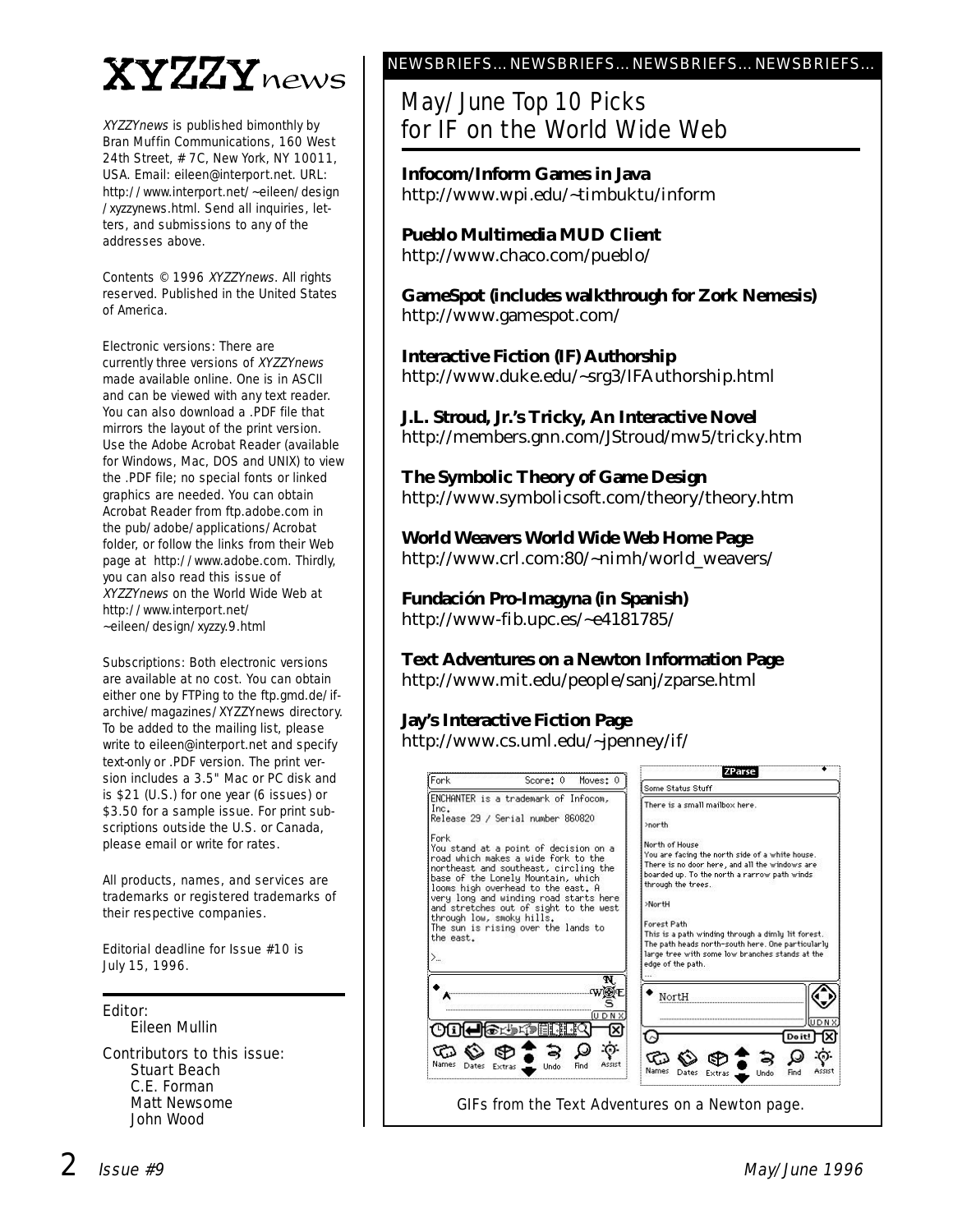#### Eileen,

I found the articles about playtesting in XYZZYnews #8 both informative and entertaining. As a suggestion for further exploration of the topic, how about an interview with Michael Kinyon? This guy tests more "modern" games than anyone else in the entire IF community, and he earns frequent praise for his work. Things I would like to learn from him: Why did he decide to become a tester (rather than an author) of IF? What are the most frequent bugs? (and are some of them compiler-specific?) Which traps should potential game authors try to avoid? Are there noticeable trends in modern IF? Any gossip about not-yetfinished games?

As always, I was stunned by the quality of your material. Thanks for brightening up my day, and keep up the good work!

> —Martin braun@uba.de

#### Eileen,

I encourage you to reconsider [not printing articles initially published on Usenet] for the following reason:

Usenet articles last for a few days; *XYZZYnews* lasts indefinitely. I only recently rediscovered IF, and I found your magazine to be an invaluable resource. If an article is sufficiently good, you should consider including it whatever the source, so that the people who tune in months and years from now will be able to benefit from it.

> Just my two cents. Cheers! —Pat patl@catfish.lcs.mit.edu

#### Eileen,

I'm in awe of the tremendous quality of your *XYZZYnews* 'zine; initially I read the HTML versions, then I read issue #4 as a PDF (using the recently published Amber version of the Acrobat reader for OS/2) and was much taken with the beautiful layout. I also like the simple, but incharacter, title graphics you use on your html pages.

I started with Adventure (Colossal Cave) on IBM's VM/370 years ago, but soon got my own computer kit—a Z80-based Nascom-2—on which I was lucky to enjoy products from Level-9, Magnetic Scrolls, Infocom, and others. Somehow, I wish it were possible to port those games to one of the modern parsers—dream on! Although I have 2 Nascom-2 machines, neither is in working order any longer. However, I haven't given up hope—I still have the cassette tapes (believe me!).

What surprises me, and gives much pleasure, is the quality of recent output in material such as Curses, Theatre, and so on— I have to admit that these "feel" at least as good as some of the Infocom games, although even to myself, that is almost heresy!

These days, I play IF on my OS/2 machine and am currently enjoying Inform, TADS, and AGT games. My son is building an Inform game, but I'd better not try to steal his thunder, as he's now grown taller than me!

I like to enjoy IF in two ways: in competition with my son (15)—he's much smarter than me, darn it—and in the company of my daughter (19) during which we spark of new

ideas on trying to solve problems. Both my children are accomplished role-play games masters (dungeon masters), so I guess their imaginations are sharpened through those experiences.

I wish you success with your other endeavors. I can only hope that we r.a.i-f followers can enjoy reading your editorial and your 'zine layouts for some time to come.

Thanks again for so much enjoyment!

> —Roger Lee rlee@hursley.ibm.com

#### Hello Eileen,

I discovered the XYZZYnews files uploaded to GMD have file names in capitals. Not that e.g. Windows 95 cares (which I'm using), but a UNIX hacker (which I am from time to time) might think it's less than practical.

> —Anders Anders.Borg@axis.se

#### To XYZZYnews:

In Issue #7 of XYZZYnews ["Interface Changes: A Brief Look at the Evolution of the Adventure Game Engine], you didn't mention my favorite early Mac text adventure with graphics…Transylvania, by Penguin Software. It was available for the Mac in 1984. It used a simple two-word parser and contained B&W graphics for each location, inventory item, and character. The graphics were on the left side along with a short description of the location below the picture. The text for actions taken and items available scrolled along the right side of the screen. Text was input by the player at the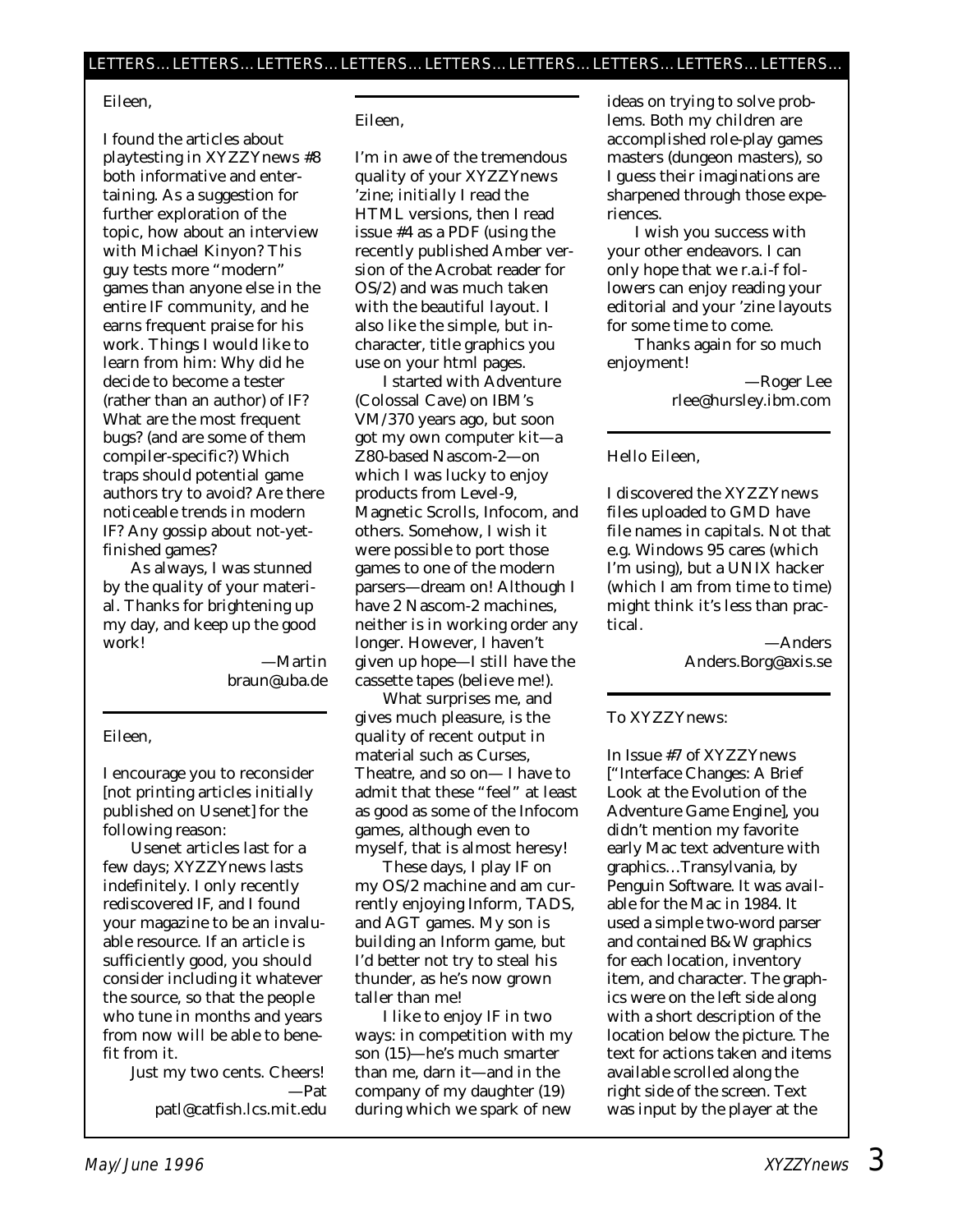#### LETTERS…LETTERS…LETTERS…LETTERS…LETTERS…LETTERS…LETTERS…LETTERS…LETTERS…

bottom of the screen. The object of the game was to rescue a princess who had been captured by a vampire and hidden somewhere in a haunted land. The only real problem was that in some locations, going one direction then back the opposite direction did not always return you to the location you came from. Other than that it was an excellent game which mixed a text adventure with graphics very nicely.

> —Al Staffieri Jr. AlStaff@aol.com

#### Eileen,

I just finished reading issue #8 and found it as enjoyable and informative as ever.

I also read a letter in the #7 issue that caught my eye and I just had to put in my two cents worth. The letter was written by Mr. L. Ross Raszewski, regarding the A.G.T. Bashing that seems to be rampant in the IF community. First off I agree with Mr. Raszewski that AGT is getting an unfair rap. I feel that it is totally unfair to the authors of AGT-based games to be judged solely on the fact that the game was written using AGT.

I recently read a review (I don't remember the zine) where the reviewer said "I cringed when I found out the game was written with AGT." The review was for the game "Space Aliens Laughed at My Cardigan." Now I will be the first to admit that I played the game and it was horribly written. But that doesn't alter in the least the fact that before the reviewer even started he was already biased against it solely on the fact that it was written using AGT.

About a year ago I stumbled onto AGT. in the Gamers' Forum in CompuServe and I was ecstatic. I had found something that I'd been wishing for, for 15 years but never knew existed. A way to write my own adventure game, without the hassle of learning a complicated computer language. Then imagine if you will my utter surprise, shock, and disbelief to read that most of the IF community frowns upon the one thing that brought me back to text adventures.

Now don't get me wrong I have enormous respect for those who write adventures using the other popular languages (e.g. TADS, Inform, etc.) My hat's off to these fine people. But after a hard day's work if I sit down to my keyboard to work on a text adventure I want an easy-to-use language, not a lot of technical mumbo-jumbo.

I am very close to finishing a text adventure of my own using the AGT Masters Edition. And as long as the player doesn't try something that is totally illogical the parser works great. For a while I considered entering it in the IF contest on the Internet but decided not to. Mainly because it is written with AGT and I'd rather it not be held up to the general consensus, "It's written with AGT, it can't be any good."

I would like to think that the IF community would be glad that people without a great deal of programming experience could have a tool such as AGT as most creative and imaginative writers probably are not "hackers" or "whizkid programmers" but that doesn't seem to be the case.

OK I'll get down off my soapbox now. Thanks for the opportunity to let off a little

steam. Please keep up the good work at *XYZZYnews.*

—Ray Rettger 76743.3667@compuserve.com

#### To XYZZYnews:

I have read the bugs page of the Zork games. Great stuff! Did you ever get older versions of the three Zork games? Now that I know the old versions have cool bugs I am looking for them. I know one friend of mine has Beyond Zork, and Zork1 bought awhile ago. I have the Lost Treasures. I have figured out that if you type things with self in them it does neat stuff:

```
eat self
wave self
throw self
```
—Joe jsaid@cs.purdue.edu

#### Requests for Information

Eileen,

I've read the Spoiler Column for some time now, and I haven't as yet found any hints/solutions for the game "Enchanted Castle."

Is there any way to get into the room with the smoke that comes out the window? How do I dispatch the basilisk in the closet? How can I pass the Hall of Dragons?

Please help me. You can email me answers, or maybe the URL of someplace that does have these available. Thank you very much. I really appreciate any help you can give me.

> — Jared Menard kbdm@xanadu2.net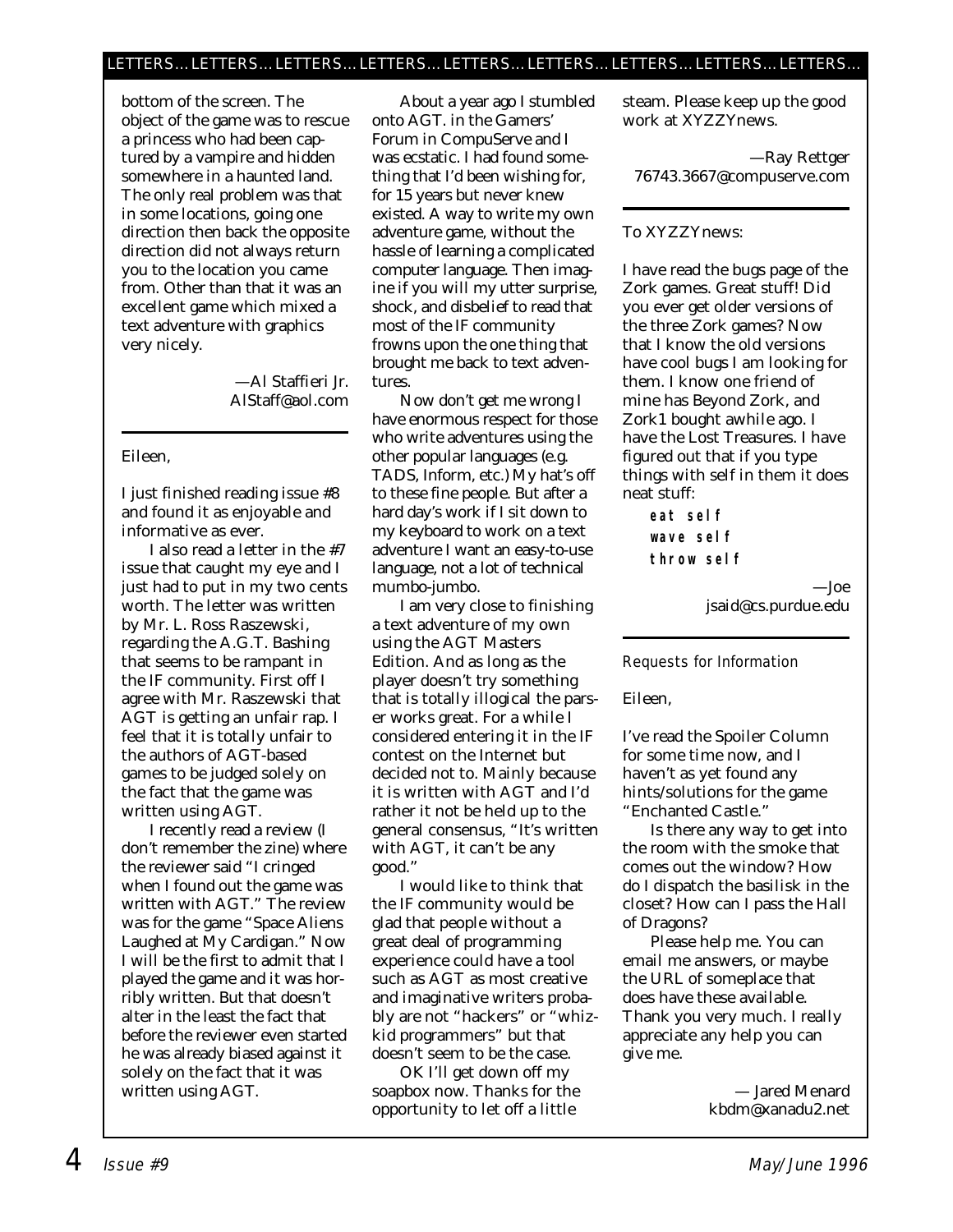#### Hello,

After my 11-year-old nephew turned me on to the "Choose Your Own Adventure" series, especially the few "serious" titles, I began to see the potential for non-fiction using this form.

While searching the Web I came across *XYZZYnews* and thought you might know about such material. I'm hoping to find what this category is called, sites and places that I can announce the interactive non-fiction title I've nearly finished, that helps people discovery their mission in life and develop strategies to fulfill it. Any suggestions you might have are appreciated.

> Sincerely, Corl Riblet missionquest@seanet.com

#### To XYZZYnews:

Hi! I really liked your page on the infocom games bugs. I have about half of those games and some of the bugs are really neat!

I am also desperately trying to find any information at all on the Mines of Titan game that was written by Infocom. It's not a purely text game but I thought you might have some information on it. I would really appreciate it if you let me know if you do.

> —Daniel Wong danielw@easyaccess.com

#### To XYZZYnews:

I recently purchased Zork Nemesis and I'm stuck and need help. I'm looking for someone who can give hints.

Please e-mail if you know how I can get help.

—efein@emory.edu

#### To XYZZYnews:

I am looking for the original game "Leather Goddesses of Phobos" for DOS…I have been unable to find it anywhere. I am also looking for the medical simulator game called "Cardiac Arrest" by Mad Scientist Software…both of these I found many years ago, and used to play. Now I have a computer of my own, and cannot find them anywhere.

Can you help me??? —Tim BQXP43A@prodigy.com

#### Infocom Bugs List Update

To XYZZYnews:

Found a bug in Mini-Zork. I got an interpreter for my Psion palmtop that runs Infocom games. I did get Mini-Zork. Try inflating the raft, put all of your valuables in the raft, then deflating it! You can pick up the plastic and carry it as a small item and not be encumbered by the treasures. Then when you need something, pump it up and pull it out! One not make sure the pump isn't in the boat when you deflate, otherwise you can't re-inflate it! — Eric Nichols enichols@cps-systems.com

#### To XYZZYnews:

Hey there.. a few notes on the bug list:

I found a bug in Beyond Zork which is like the elvish sword/nicked sword problem in Zork II.. If you're at the site in the jungle with the Crocodile idol, and the crocodile (the animal) is there too, you can't refer to it.

> **>attack crocodile Which crocodile do you mean, the idol or the crocodile? >crocodile Which crocodile do you mean, the idol or the crocodile?**

Also, two notes from Zork III. I was thinking about the following:

> **>DUNGEON MASTER, KILL ME WITH THE STAFF "If you wish," he replies. If you insist... Poof, you're dead! \*\*\*\* The dungeon master has died \*\*\*\* The dungeon master follows you. Your sword has begun to glow very brightly. >DUNGEON MASTER, KILL DUNGEON MASTER WITH STAFF "If you wish," he replies. "If you wish," he replies. You aren't even holding the staff!**

In the first example, when you tell him to "kill me with staff," "me" refers to the DM. It displays the message you would get if you typed "kill me". However, he stays alive. I can't explain that. The second time, "You" is referring to the DM. See if you can give him the staff somehow and try it again.

And when you "trap" yourself in the Zork I area, can you enter the coal mines? What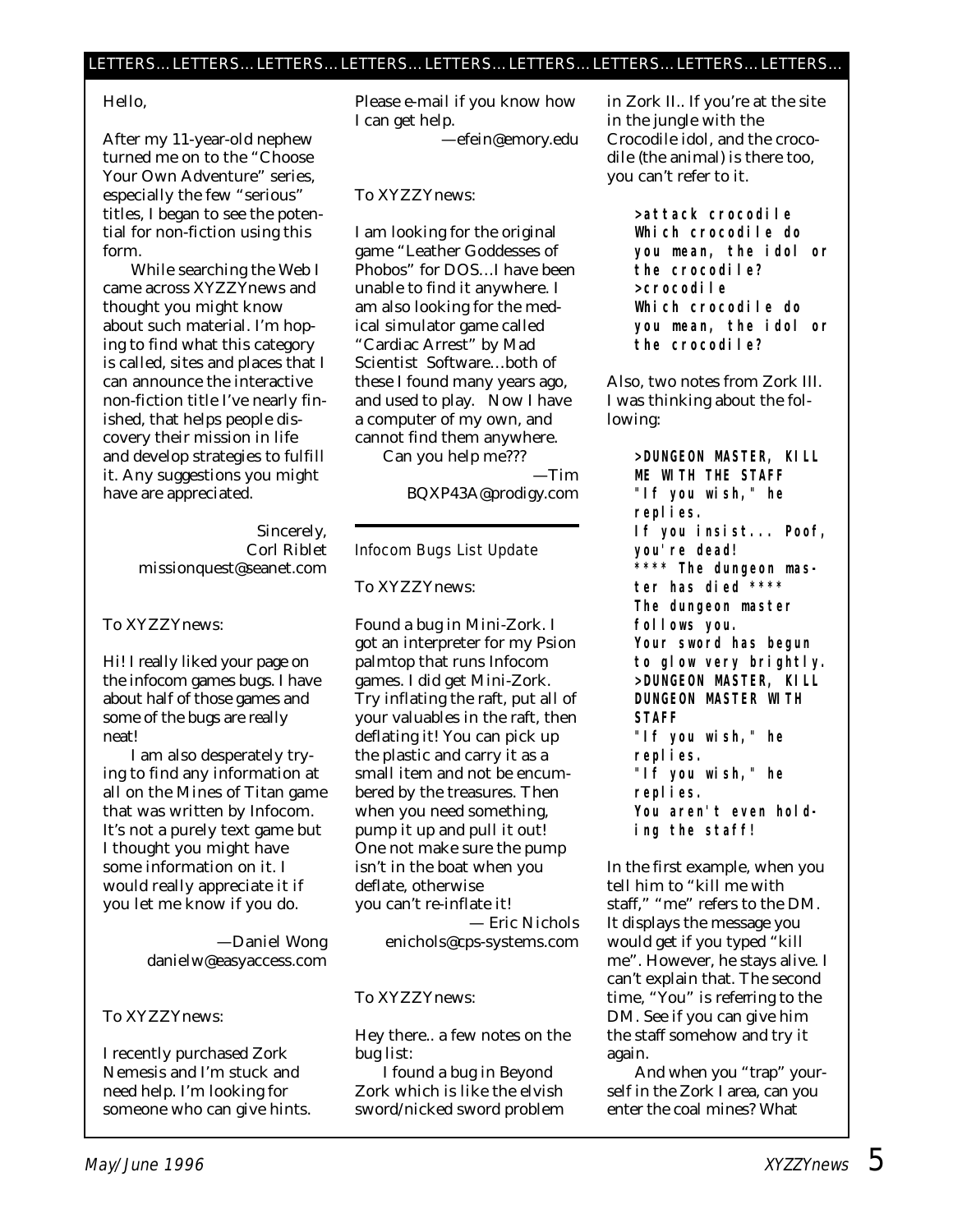#### LETTERS…LETTERS…LETTERS…LETTERS…LETTERS…LETTERS…LETTERS…LETTERS…LETTERS…

happens when you try to go north from the top of the ladder? —Blazer blazer@hoflink.com

#### To XYZZYnews:

Firstly, congratulations on XYZZY news—it's absolutely excellent.

Just thought I'd send something to the Infocom Bugs list:

In an old version of Hitchhikers I had there was a rather important bug which meant that if you saved the game AFTER getting the vision about what tool Marvin wants but BEFORE actually giving him the tool then the game would not remember that you knew the correct tool. This effectively made the game impossible to complete. Alas, I can't tell you the version number of the game because it was at least two computers ago and I'm afraid I've lost everything except the Microscopic space fleet. I've heard other people reporting this bug tho'.

Fortunately, almost everyone was too impatient to save in between these bits so hardly anyone was affected by the bug. I've not yet tried it in the version of HHGTTG I got in LTOI 1 so I can't confirm that the bug is in all versions.

Anyway, thanks again for the zine which is marvellous.

> —Richard richard@manor.york.ac.uk

#### To XYZZYnews:

This part in Zork III:

**>dungeon master, kill me with the staff "If you wish," he replies.**

**If you insist... Poof, you're dead! \*\*\*\* The dungeon master has died \*\*\*\* The dungeon master follows you. Your sword has begun to glow very brightly.**

Maybe it's because the dungeon master will die before he harms you, once you've gotten this far? And the last part may be because a dead dungeon master is following you? Weird, but at least it's an explanation. —Patrick Walton

pwalton@alice.math.tamu.edu

To XYZZYnews:

#### Beyond Zork:

The butterfly bug: I could never "take" the butterfly directly, and any attempt to offer it to the woman told me I had to take it out of the goblet first, but if I did "show butterfly to woman" the system would include "(taken)" in its response and I would be holding the butterfly. Does this variant work in #57?

Also note that the original value of the butterfly may be 5, 10, or 15 (random) and that trying to sell it when the price would be -32768 (15 times for an initial value of 5 or 15; 14 times for an initial value of 10) will hang the PC version.

Hitchhiker's Guide, the new "feature":

Not a bug, but I recall reading that the "thing" can actually be used as a container. Does this work in any/all versions? Infidel:

The mast "bug":

I don't think it's a bug that removing the shims will allow the mast to be lifted from above; it would seem that this is a logical alternative solution to the problem. Depending upon the shape of the mast and the area above, it really might be possible to remove it with one hand from above but not from below (e.g. if you can use your foot to hold it steady).

Starcross:

Not a bug per se, but amusing little parser insight:

**>IS**

**What do you want to is? >IS ME What do you want to is the you in? >IS ME IN COMPUTER**

**No, it isn't.**

Trinity:

Needless attention to detail award:

If you're in the reservoir when the bomb goes off, you get a different description from if you're elsewhere.

Annoying extra typing requirement award:

Typing "TURN DIAL TO OMEGA" will select a symbol at random; you must use "TURN DIAL TO SEVENTH SYMBOL."

Zork II:

You list "N" for all versions on bug #8. Were you unable to get this to work? The key at least in the version I was using is to recognize that the balloon will move up or down on, I think, every fourth turn.

Thus, you need to time the sequence of events according to this. If memory serves, the protocol was to close the burner, wait for the balloon to settle, open burner, leave, light fuse, and reboard. Note that the balloon MUST carry you away the turn after you light the fuse or you will be blown up.

Anyway, those are all the touch-ups I remember. Thanks for the nice work.

> —John Payson supercat@mcs.com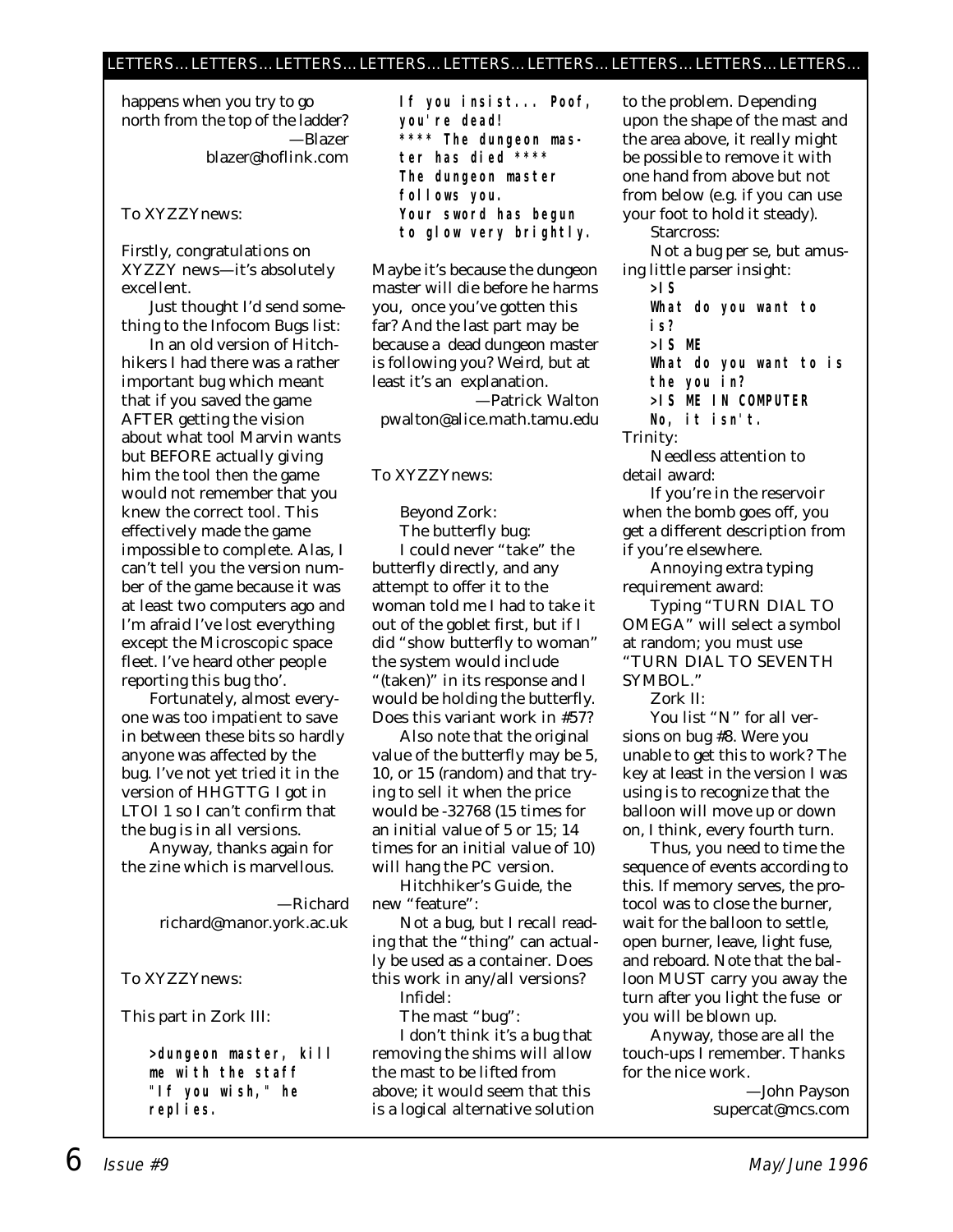# Player Character Identity in IF

by John Wood (john@elvw.demon.co.uk)

Warning: this article discusses the background and plots of several games, particularly TRINITY. There are, however, no spoilers for puzzles.

## I. Introduction

Doug Atkinson's article about "Character Gender in Interactive Fiction" in XYZZYnews #3 led me to thinking about the wider subject of Character Identity. This article is shamelessly modeled after Doug's original. Reading between the lines, the article identified about four or five basic methods of identifying the Player Character's gender:

- 1. Indeterminate (JIGSAW);
- 1a. Not stated, but "feels" male (BUSTED);
- 2. Fixed gender (PLUNDERED HEARTS);
- 3. Determined by asking the player directly (BEYOND ZORK); and
- 4. Determined by player actions (LEATHER GODDESSES OF PHOBOS).

A similar division applies to the handling of Player Character (or PC) identity.

## II. The Amorphous Hero

The original—and still most common—way of handling Player Character identity is to ignore it. The PC is, as Russ Bryan puts it, Everyman—sometimes with a heavy emphasis on the "man"—and you are free to project whatever motives and emotions you like onto your character. This accessibility can be comforting; you can pick up the game and instantly know who you are. It is also easier to program interactions with the non-player characters (or NPCs) when the only thing they need to react to is the PC's actions.

There is, however, a disadvantage to this. When PCs have no defined character they do not feel like part of the setting. Their interactions with NPCs tend to be bland, and they become onlookers and outsiders.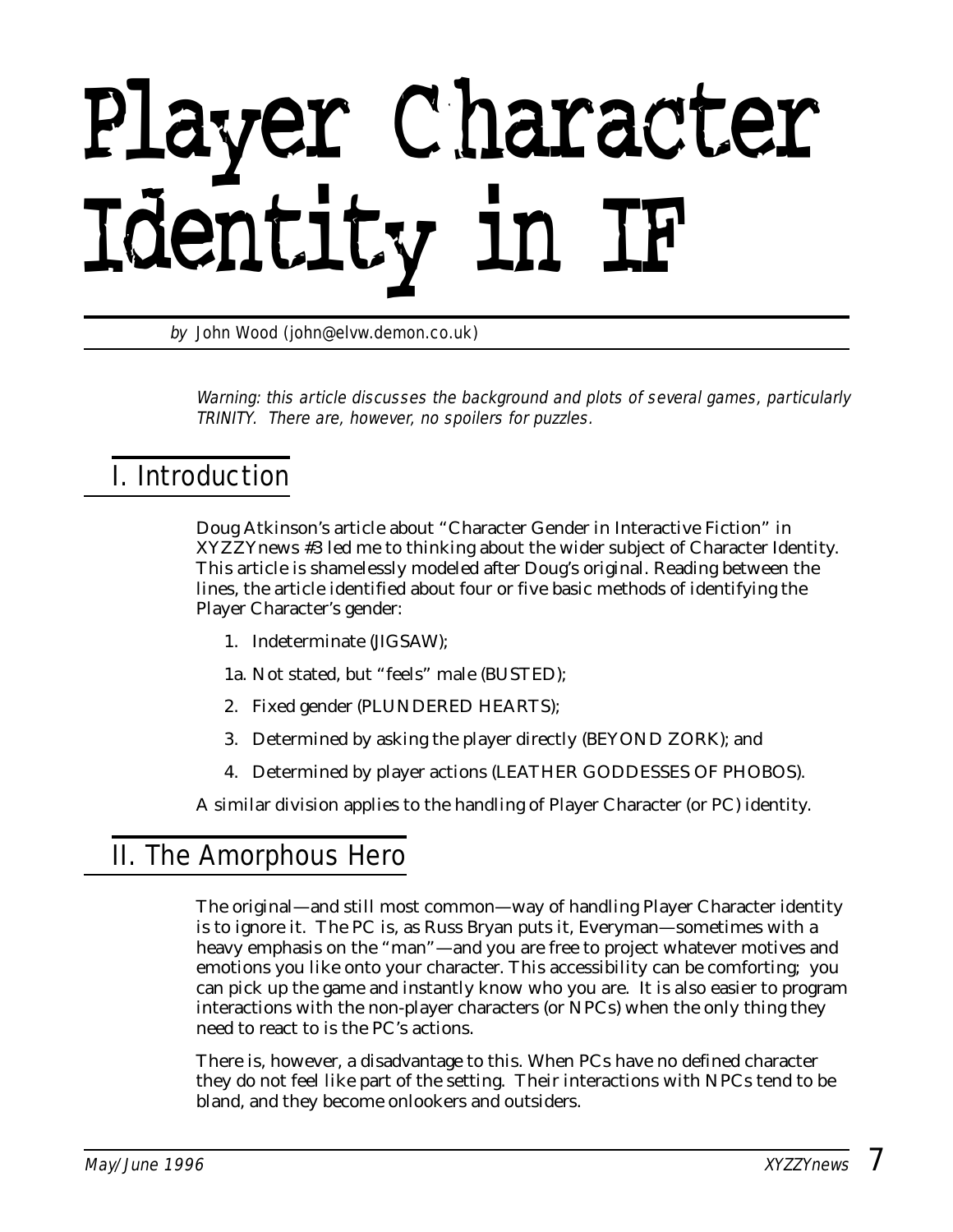The best games try to use this impression to their advantage. In TRINITY, for instance, you start out as an American tourist in London—you *are* an outsider, and as a tourist it is perfectly natural that you will go around examining things and collecting curios. As the game progresses, it forces you into the role of onlooker as the episodic history of the atomic bomb unfolds, until there eventually comes a point when you might just be able to do something about it.

Few games manage to handle the amorphous PC with the panache of TRINITY, however. The more usual approach is to drop the PC into a situation far from home, thus justifying the lack of a sense of belonging, but to ignore other consequences (the magpie syndrome, the lack of interaction). Examples from Infocom include WISHBRINGER, HOLLYWOOD HIJINX (which avoids most interaction problems by having few other characters to interact with) and MOONMIST. This last is interesting because it gives you the illusion of choice, when it asks you for your name and title. These details actually make little difference to the game you are just "the detective", an outsider tolerated because of your reputation and friendship with Tamara (a relationship that is less well developed than it could have been with a defined player character).

## III. Part of the Genre

In the earliest games and their imitators the PC is simply the "adventurer," the eyes and ears of a player at the keyboard. However, almost every game since then has given you some context for your character, no matter how vague—in TRINI-TY you are a tourist, in MOONMIST a detective. Then there are games where the context goes a lot further towards defining your character. These are the genre games.

Genre games share some of the advantages of the amorphous hero. So long as you are familiar with the genre in question you can still quickly spot the kind of person your PC represents, and because the authors know how the PC should react NPCs can still have (relatively) straightforward reactions. Furthermore, these reactions can now appear less generic because of the framework provided by the conventions of the genre. For example, LEATHER GODDESSES OF PHOBOS is a genre game where there is little overt PC characterization. Despite this, the PC still has more personality than an amorphous hero, and engages in much more (ahem) personal interaction with the NPCs.

Genre games also offer the opportunity to go further, however. Doug Atkinson discussed PLUNDERED HEARTS at some length in his article (another game I have yet to play). The PC in the game is defined by the conventions of the romance/adventure genre, and Doug observed that this is one game where puzzles take a back seat to story—characterization, character interaction, and plot. This is something that is hard to accomplish with an amorphous hero.

Another example of a genre game is GUMSHOE. I have only played a little of this, but it succeeds in conjuring up the right images for a hard-boiled detective story. You know how to behave because you are playing a private eye in the Philip Marlowe/Sam Spade tradition.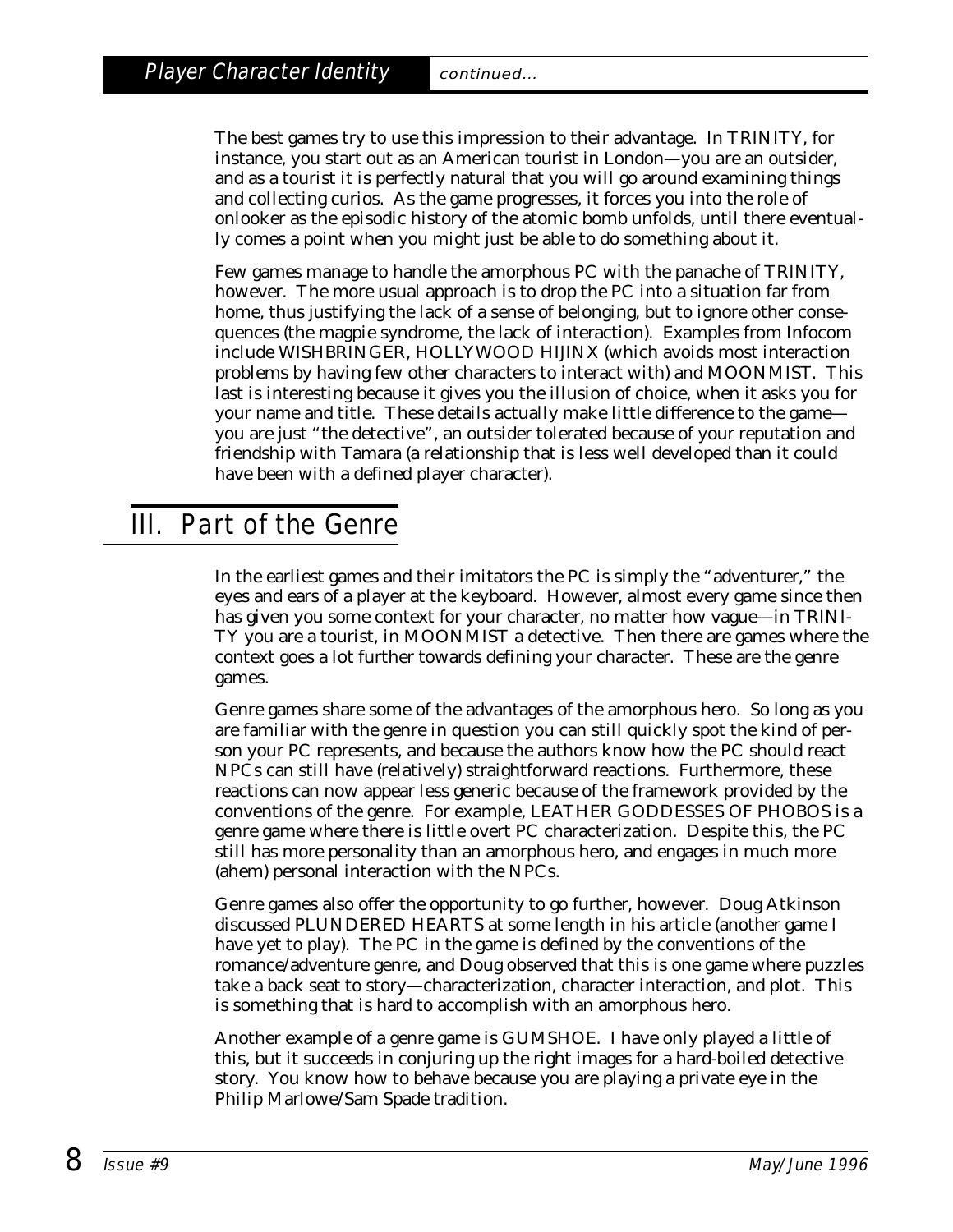## IV. I Yam What I Yam

Whereas the characters of a genre piece are stereotypes, the PC in an adaptation game such as SHERLOCK or the HITCHHIKER'S GUIDE are recognizable because they are known entities. In a way, these ARE genre games. The adventures of Holmes & Watson or King Arthur and his knights are so well ingrained in English-speaking culture that the images they conjure up provide us with just as complete a set of expectations as do the broader genres such as hard-boiled. I am less sure about the global nature of HHGTTG, but I do not know of anyone who has played the game without previously encountering the radio series, TV series, or books.

## V. You Don't Know Me, But...

Although superficially similar, fixed-character PCs created purely for a piece of Interactive Fiction are very different from their more famous adaptation counterparts. When the authors cannot rely on players having background knowledge and expectations built up from exposure to other media, they have to do a lot more work. On the other hand, there are also much greater opportunities for developing the story when the authors have this much control. Without genre-defined preconceptions the instant recognition is lost, but so are the constraints that so often result in cardboard characters going through the motions.

A MIND FOREVER VOYAGING is the only Infocom game I have played that falls firmly in this category. Parry Sim is supposed to be an artificial personality, but that personality is to my mind more richly developed than any other Infocom PC. As a commercial product AMFV has the benefit of packaging, and Infocom used this to good effect with the episodes from Parry's earlier "life," but most of his character is expressed through the simulation sequences during the game.

Notice that I refer to Parry as "he" throughout. Whereas it is easy for players to identify directly with an amorphous hero and it is natural to say things like "you are a tourist," the fact that Parry is so well defined forces players to take a step back. You can still identify with the PC, but it is more like empathizing with the lead character in a film or novel±you do not "become" Elizabeth Bennett when reading Pride & Prejudice or Han Solo when watching Star Wars.

A more recent game with a well-defined fixed-character PC is CHRISTMINSTER. Roger Giner-Sorolla includes a detailed analysis of Christabel's character in his Usenet article, "Crimes Against Mimesis," so I won't go into too much detail here. Suffice to say that CHRISTMINSTER is another good example of what can be accomplished with this style of game.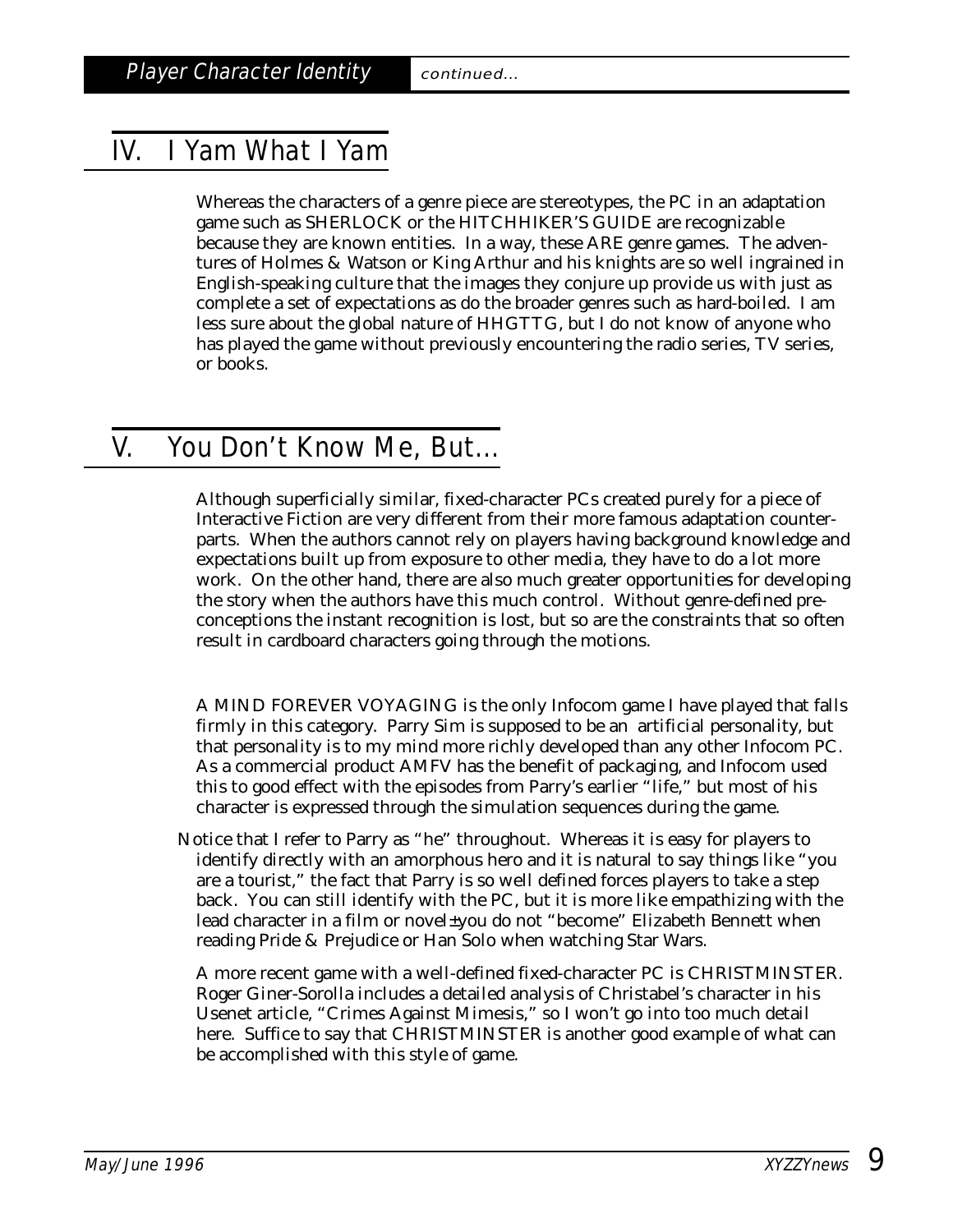## VI. Multiple Personalities

In THE HITCHHIKER'S GUIDE TO THE GALAXY, you swap characters for parts of the game. In BORDER ZONE, you play a different character in each installment. In SUSPENDED, you control one character but effectively have multiple viewpoints via the robots.

If handling one character is tricky, why would authors want to introduce more? One reason is to explore a variety of viewpoints on the same situation. The "party" is also an established feature of roleplaying games, both tabletop and computer, and once we move into the realm of graphic adventures these features become much more common. In DAY OF THE TENTACLE, for example, you control three characters in three different time zones.

So why are there so few multi-PC text games? It is easy to see why few allow you to choose your character. Text adventures depend heavily on description and interaction for their atmosphere. There would be little benefit in having multiple PCs unless those characters were well defined, and their interactions with NPCs suitably varied. This requires enormous effort on the part of a game's authors if the different characters are interacting with the same people and places, since NPCs need different responses for each, and ideally location and object descriptions would vary slightly too.

This argument would not apply to a text version of DOTT, however. There the characters are in distinct settings, interacting with different NPCs, so it would merely mean writing the three sections of the game in differing styles. A partial answer is, I think, that care needs to be taken to ensure that players can identify with their PC. when the viewpoint keeps switching, the task becomes that much harder.

I still think there is scope for further experiments with multiple PCs. For example, in the Arabian Nights genre destiny governs all and stories are nested within stories, so I am going to experiment with playing out these "inner" stories from a PC's perspective. If the playtesters like it... well, we'll just have to wait and see.

## VII. Character Building

In all the games discussed so far, the PCs are defined (except perhaps for name and gender) by the game's authors, but there are ways to offer players some part in this decision process. The previous section gave reasons why it would be difficult to provide a choice of distinctly characterized PCs, but there are aspects of a PC apart from personality that could cause less trouble: the attributes and abilities commonly given numerical values in roleplaying games. Very little has been done with this. BEYOND ZORK is the only text-based game I have played that takes up the idea, and (so far as I could tell) the attribute scores made little difference to how the game played.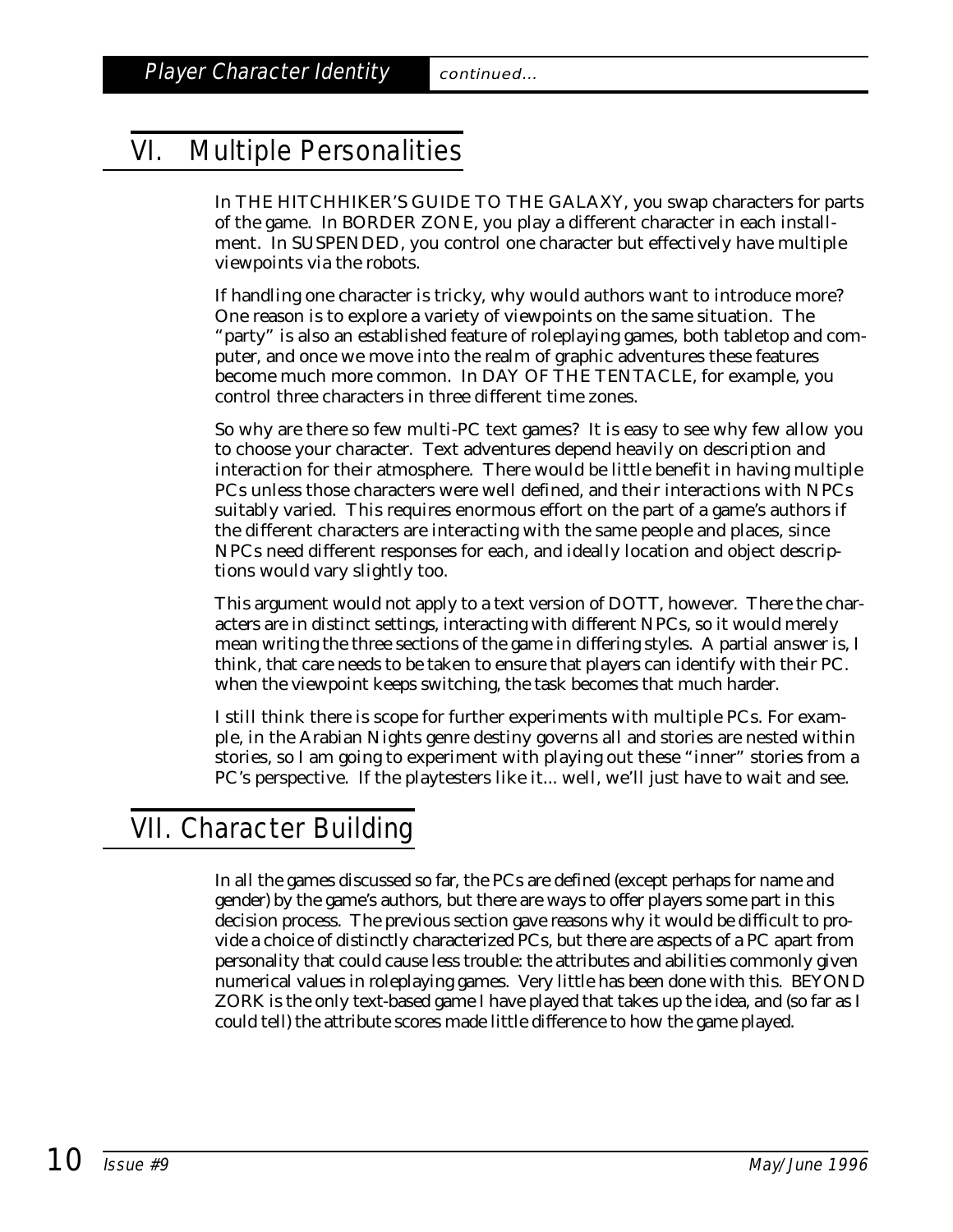Perhaps the random nature of a percentage-based ability is not best suited for text games, but it is not the only method. One alternative is to offer traits that are either on or off: PCs have the trait, or they don't. For example, a PC may be Strong and Clumsy, or Weak but Nimble. The former could bypass a locked door puzzle by breaking it down, the latter by picking the lock. This method has the advantage that it is clear-cut—there is no chance that a strong PC will fail to break down the door, nor that a weak one will succeed.

Authors can restrict the area of effect for these abilities to the purely physical world, or they can be more ambitious and allow NPC reactions to change as well. For example, NPCs may feel intimidated by the strong PC, but would perhaps place more trust in the weak one. This is edging towards the problems presented by a choice of distinct personalities; the advantage is that the authors have complete control over how far they wish to take it. The artificiality of NPCs treating all PCs the same during the game is replaced by the artificiality of a "character creation" process for one PC at the start.

Interestingly enough, this scheme also offers a means of helping beginning players. In WISHBRINGER, they could use the magic stone to bypass difficult puzzles while seasoned players carried on without it. Similarly, beginners could take a Strong, Nimble character while diehards could attempt the game with someone who was Weak and Clumsy.

## VIII. Conclusion

Although I have presented fixed categories for the handling of PC identity in this article, the descriptions I give are flagpoles with games positioned around and between them, rather than pigeonholes. For instance, I have "categorized" MOONMIST as an amorphous hero game even though it is part of the mystery genre. I felt the game made little use of the genre's conventions, in effect saying "You are the detective—now detect." Other mystery games such as WITNESS use the trappings of the genre to influence the player.

JIGSAW is another game that by all reports defies simple classification (again, I have not played it for long). It looks like an amorphous hero game, but (from what others have said) the characterization is such that it could also be described as a fixed-character, though undetermined gender, game.

I am not ranking the categories, with the amorphous hero at the bottom. Although I do agree with Doug (and others) that fixed characters offer more scope to expand the story side of IF, my favorite game to date remains TRINITY (with LEATHER GODDESSES supplying my favorite ending). In evolutionary terms, there has been an "adaptive radiation" rather than a "ladder of success."

In some ways, the more you understand the motivations and limitations of a PC, the more satisfying the game. This can be achieved using any of the game styles described above, so long as the authors use methods appropriate to the style.  $\bullet$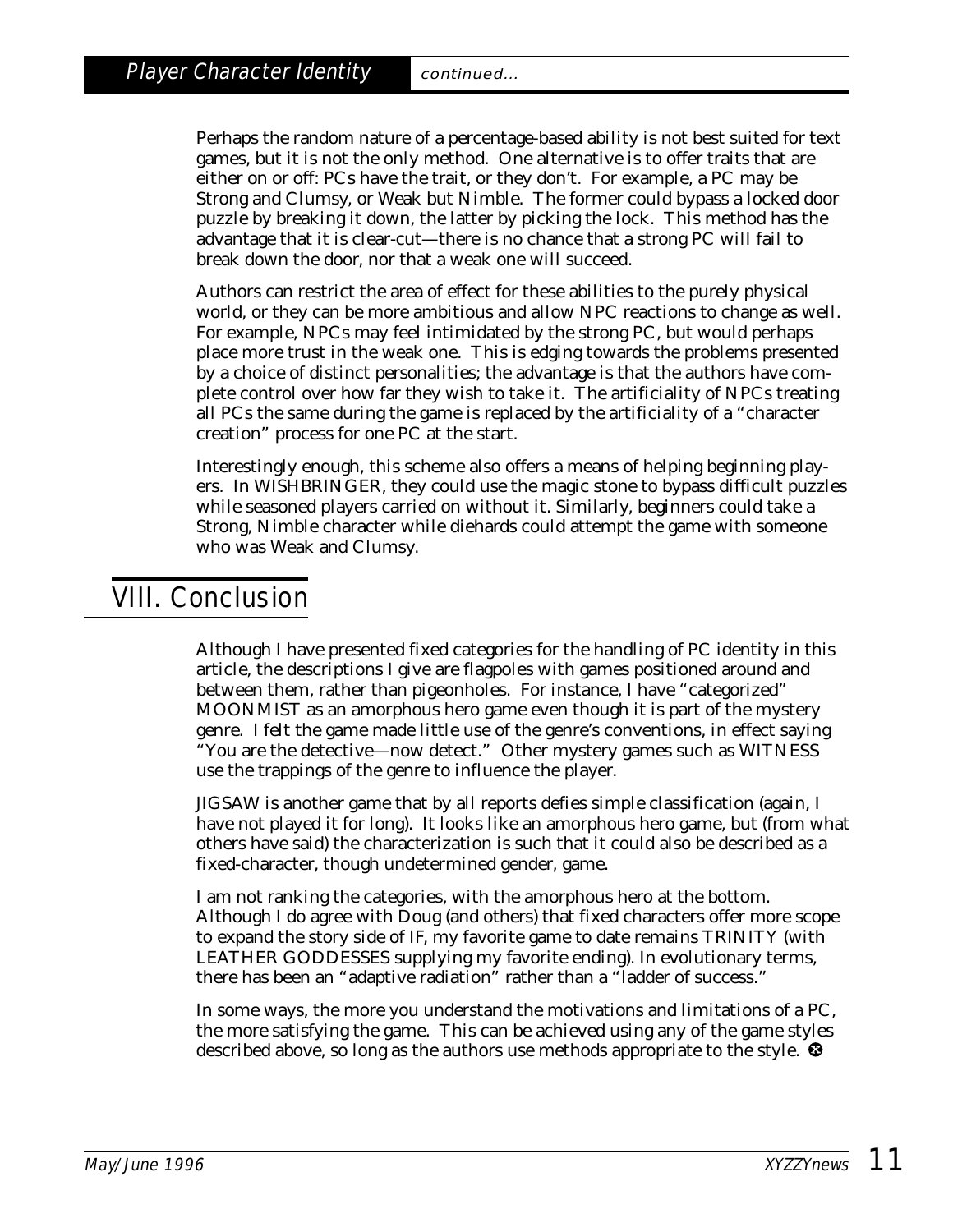



Matt Newsome (Matt@pnkfloyd.demon.co.uk) contributed the following brief exchange he had with Stu Galley, author of The Witness and Seastalker for Infocom.

## $\Omega_{\bullet}$  Do you still see the other Implementors?

Yes, the ones that still live near Boston usually gather at Steve Meretzky's house every year on Oscar night to predict the winners and watch the results.

Q. I read that you started work on HHGTTG2 (Restaurant). Can you give a quick synopsis of the type of thing you would have included/did include?

I started working from "The Original Radio Scripts" (Pan Books, London, 1985). The first game ended in the middle of the third program, so I wanted to carry on with Magrathea, Deep Thought, Milliways, and so on. There would have been time travel, and perhaps a quest to find a "spork" and/or "towelette" from the restaurant.

#### If you still have Dave Ardito's Zork I poster, would you/he be prepared to put a GIF of it on  $\sum$  the net? (pretty please!)

I don't know where to find a scanner that's big enough. I think there might be a small version in the above-mentioned archive at GMD.

## $\sum_{\bullet}$  I'm English—can you \*please\* explain what you all meant by MSG overdose?!

Chinese restaurants in the States often add monosodium glutamate to the food they serve in order to enhance the flavor. Some people react to the substance with dizziness and other strange mental activity.

Reading the transcript of the conference on Feb 18th 1992, I got the impression that the<br>only thing stopping more Infocom games from being made is the financial security issue. Could you not produce smaller games and release them as shareware? It's a fast way to the niche market, and people have been known to make thousands from it! What do you think?

> I think it's very risky. I have heard only a tiny number of success stories among all the hopeful shareware authors. Do you have documented info that contradicts that?

> (8) What does "Burma Shave" mean (from the signposts in Enchanter)?

It's a company that used to advertise in the States with a series of small signs along a highway, instead of a giant billboard. <sup>3</sup>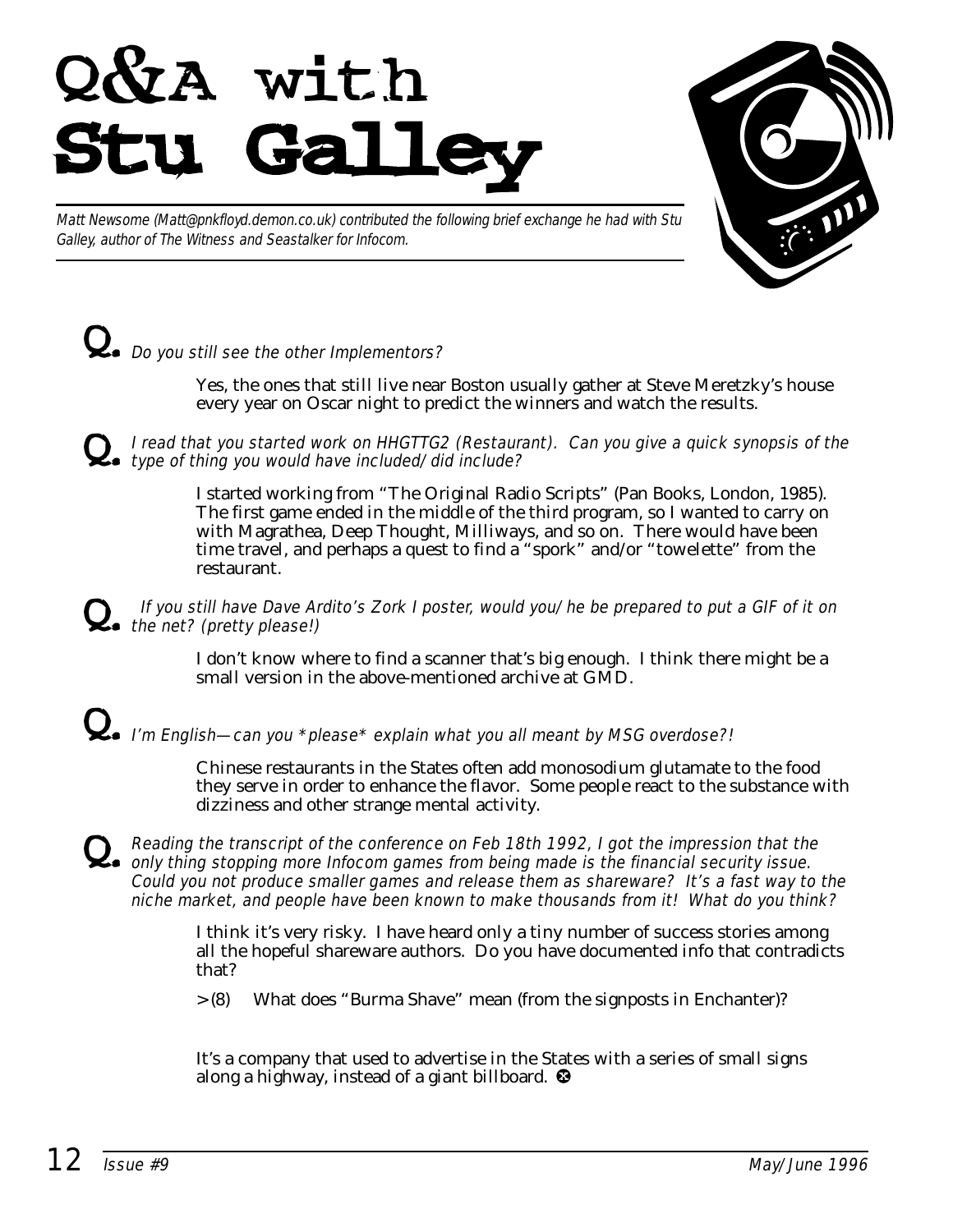## Are AGT Games Making a Comeback?

At least among new game authors, it appears to be enjoying a certain resurgence. The two games below were both designed using AGT, although their plots differ strikingly.

**Pastoral Pitfalls** is a new AGT game in which the player takes on the role of a Lutheran minister. The object of the game is to complete as many pastoral acts (that is, acts performed by a pastor) within the course of a "normal" day. Pastoral Pitfalls was written with the beginner in mind, and the puzzles are meant to inform and educate at the same time as they entertain. Quite naturally, the game includes religious content, although the purpose of the game is not to "convert" or "bash" anybody—simply to demonstrate, often in a humorous fashion, the difficulties of keeping pace with today's parish pastor. Pastoral Pitfalls is written by Guy Marquardt (gmm@conex.com.br).

In the game **Panic!,** Station Andromeda is a major crime-crushing facility in a semiquadrant of the Solar System, Mark Two. Using the most highly-trained officers and the most advanced Armada 959 Cruisers, they are extremely successful. Now you will get to see what it's like. You play the role of officer Kyra for four days of non-stop crime fighting. The situations include a raid on corrupted Sirius Systems, a rescue mission at Station Echelon, and a Descent into a death-trapped pit to rescue a hostage. The game also includes the new, improved AutoNav system in the Cruiser, which lets you go anywhere if you have the right NavCard, or word of authorization.

Panic! is written by Colin Marshall (marshall@helen.bush.edu) under the label FunWare Games. Colin noted, "Panic! is my most advanced game yet, using all but the graphics feature of the Master's Edition AGT. Even includes characters with Artificial Intelligence, such as Standard Andrea, who is your partner for most of the missions. The reason this game is just a sneak preview right now is because I have a minor bug that won't stop. Expect Panic!! on ftp.gmd.de in late July or early August." The game will be shareware, but users can send in a \$10 registration fee to receive Panic 2.

*Note:* If you're writing a new text adventure game and would like to see it announced in the 'zine, please send an e-mail to Eileen Mullin at eileen@interport.net and include the words "Sneak Preview" in the subject header. Please include as much information as you can about the basic story line, how many characters are in the game, what gaming language was used, and the game's cost (if any).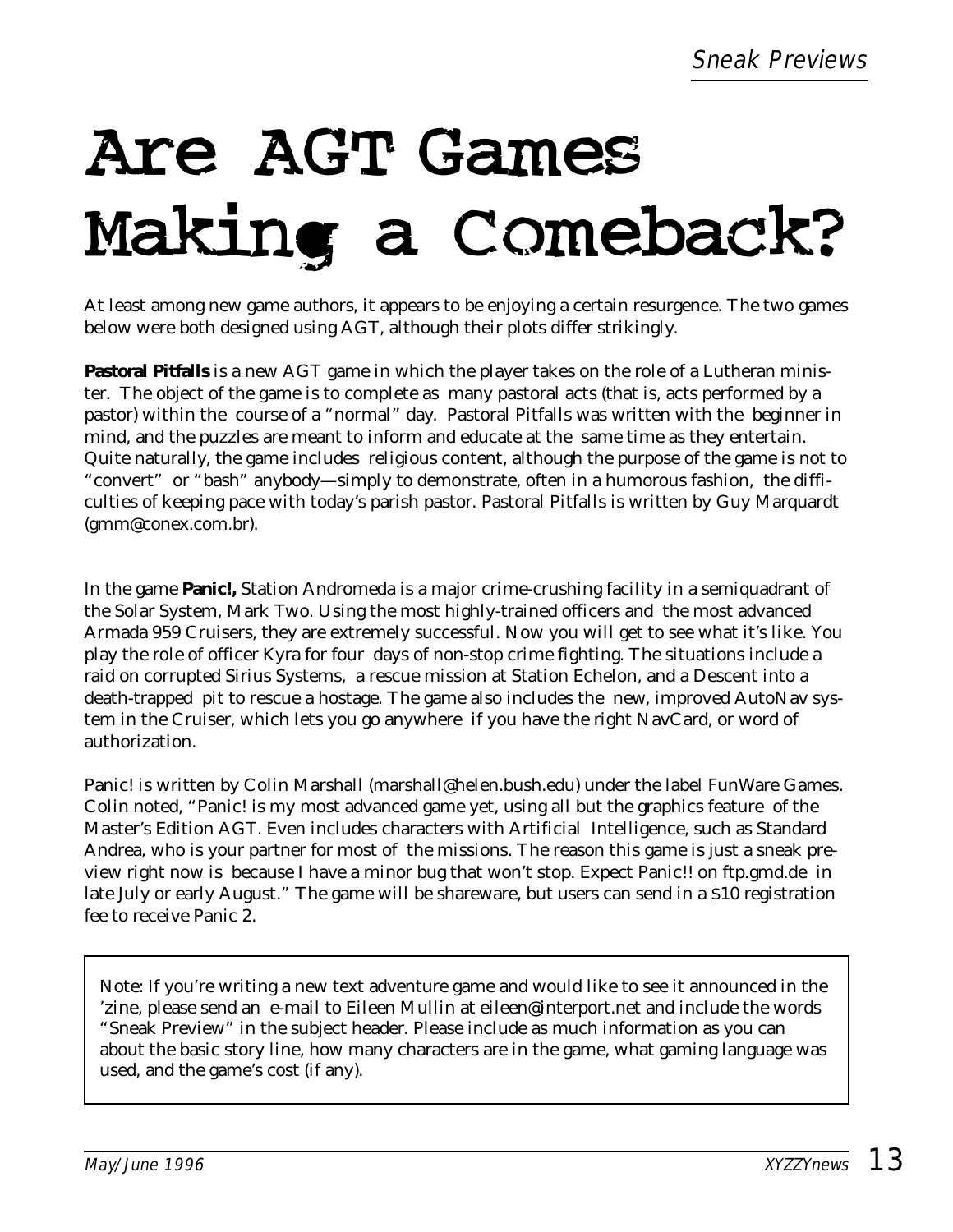## **SpiritWrak** release 2

Parser: Inform Author: Dan S. Yu (dsyu@holonet.net) Availability: ftp.gmd.de/if-archive/games/inform/ spirit.z5 Requires: ZIP interpreter Response to the XYZZY command: "A hollow voice says, 'cool!'"

"SpiritWrak" is the first all-text adventure to be set in the Zork universe since the demise of Infocom. It takes place in 976 GUE, after the great Guildmaster (your character in "SpellBreaker") has brought an end to the Age of Magic and given birth to the Age of Science.

You have to wonder whether this is an infringement of copyright. After all, Activision still holds the entire Infocom universe in its unyielding grasp. On the other hand, there have been three or four Internet MUDs (multi-user dungeons) based loosely on the Zorkiverse, and I've never heard of their authors getting sued. In SpiritWrak, unlike the MUDs, the Zorkian names and places are complemented by some true atmosphere and Infocom-style puzzles.

The plot? You're a monk in a secret monastery where magic users continue to practice spells, though the game refers to them as "prayers" or "chants." Brother Joseph, the leader of the sect, has inadvertently used a Holy Rod to summon the demon Anabais into the world, much like Belboz and Jeearr in "Sorcerer." The demon shattered the Holy Rod into four pieces and scattered them, so the player's quest is to get them back. The journey takes players to the four corners of both the Eastlands and Westlands, to the Zorkian cities of Frostham, Gurth, Aragain, Anthar, Miznia, and (New) Borphee, among others.

The game's spell-casting system was quite obviously lifted directly from Graham Nelson's sample game Balances. Players must memorize spells before they can be cast, and once cast they're forgotten. Unfortunately, while this system worked great in the classics, nowadays it's a bit irritating to have to re-memorize spells again and again. A method such as that used in Legend Entertainment's SpellCasting trilogy, where the player can simply cast magic straight from the book, would have worked far better, and is strongly suggested for use in future games of this type. I also missed the amusing ability to cast spells on random objects. Most of the time, this produces only a message to the effect that the spell doesn't work at all, with no adequate explanation as to why.

Compounding this problem is the fact that magic is still deteriorating, so there's a chance a spell will fail even if a valid target is chosen. This feature wasn't really necessary and could have been eliminated, in my opinion. Also, as the game has no day/night cycle, uncasted spells aren't cleaned from the player's memory, and the player can't "forget something in the shuffle" by trying to memorize too many. The only way to get rid of a memorized spell is to cast it. Such quirks require "spell management" in addition to the normal inventory management of IF, and it ultimately detracts.

The puzzles are generally not hard—very few are close to the mind-benders in "Sorcerer" and "SpellBreaker"—but many of them, particularly the new ones added for Release 2, are quite clever, if a bit gratuitous. Release 2 also removes a couple of the less-than-intuitive puzzles and adds more zorkmids for increased flexibility in riding the Great Underground Subway. Nearly everything is satisfyingly logical, and there is plenty to do—the game itself is vast, with a wide area open for exploration from the inception (though Yu does take a few liberties with Zork geography).

The fact that the game is a direct and unauthorized continuation of the beloved Zork history, rather than being set far into the future (as was Return to Zork) may initially turn off some players, as it did myself, but I gave SpiritWrak a chance, and it grew on me. It has that intangible Infocom-esque nostalgia—the sense of interconnected puzzles, items, and travel that recent commercial adventures have failed to capture. Thus SpiritWrak seems a more natural extension of the Zorkiverse than, say, Activision's newly released Zork Nemesis, which feels more like a tribute or pastiche. A great many obscure names, places, and other references, many only recognizable from the original Infocom packaging, can be found in SpiritWrak, and they fit in quite well without appearing to flaunt their own presence.

Continuing the tradition of Zork and Enchanter, two of Infocom's most popular releases, is a difficult undertaking for any I-F author, and I applaud the efforts of "SpiritWrak." Still, it remains to be seen how much of Dan Yu's expanded Zork history will be taken at face value with regards to future Zork adventures.  $\bullet$ 

*—C.E. Forman*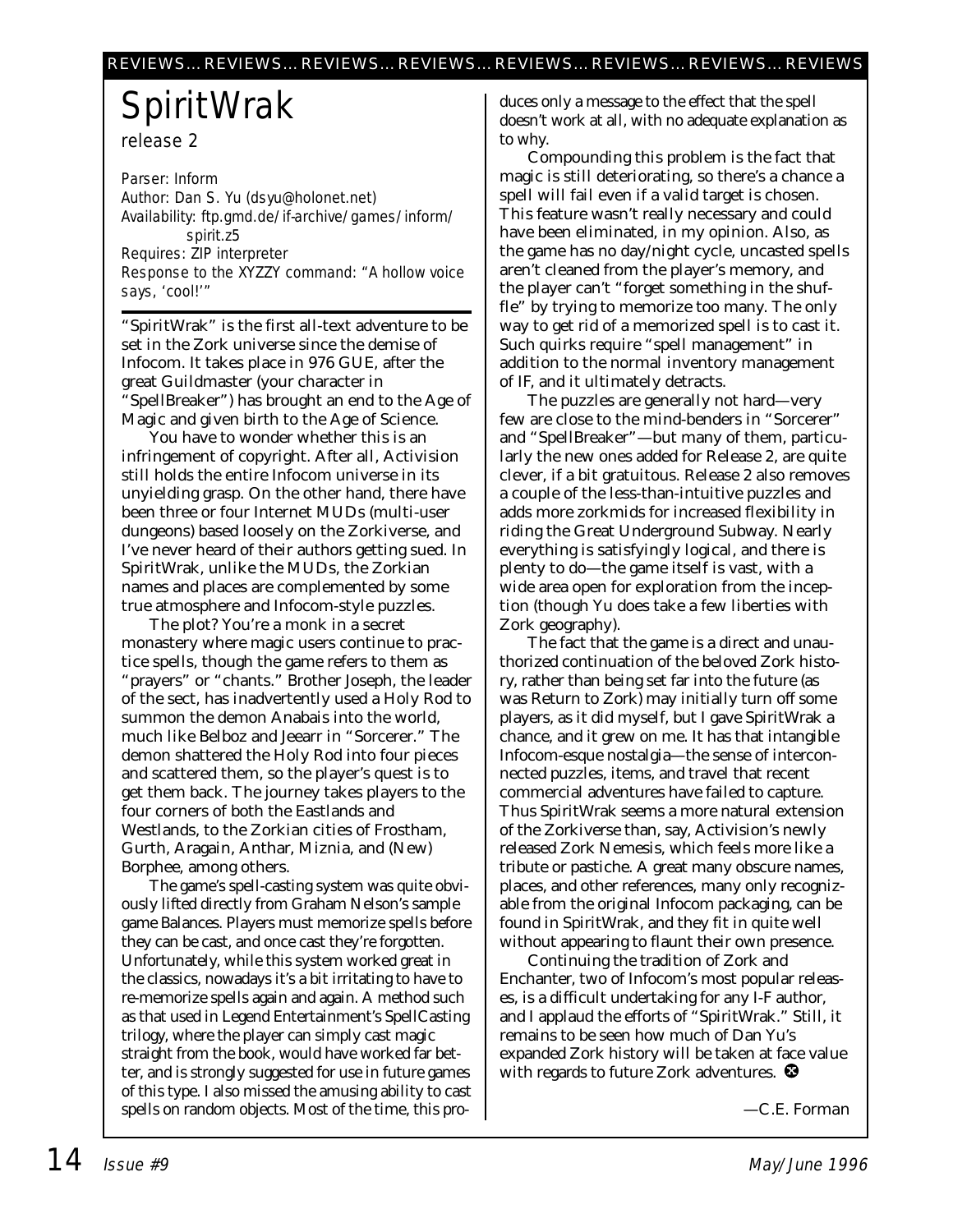## Gumshoe

release 1

Parser: Inform Author: Mike Oliphant (oliphant@cogsci.ucsd.edu) Availability: ftp.gmd.de/if-archive/games/inform/ Gumshoe.z5 Requires: ZIP interpreter

You wake up on the floor outside your office, in a drunken stupor. You haven't paid your secretary in weeks, the rent money is due today, and you're in deep to gangster Jimmy Voigt. But just when all hope is gone, you finally get a case that just might save your neck…

These private detective cliches are the opening of "Gumshoe," an IF investigation that may not add anything new to the detective genre as a whole, but manages to take text adventures in a direction relatively explored. Infocom's mystery games typically cast players as a police detective, and, though they broke from this mold with "Moonmist" and even more with "Suspect," the hard-boiled private detective genre was never attempted.

Any sort of detective story is difficult to do effectively, as investigating skills tend to be necessary in every IF environment. Players typically need to pay close attention to their surroundings and piece together plot events to discover what needs to be done next. Still, "Gumshoe" man-

ages to be fairly convincing, and contains a fair amount of depth for such a small game. Travel to various places is accomplished via taxi, which creates the illusion of vastness in a game whose areas have at most four or five locations.

The NPCs are mobile, well-programmed and responsive, and interactions with them are necessary to gather information and make progress. Some, such as the bar customers, have vital clues that you need to extract while others, such as police detective Boggs, will do everything in their power to stop you. This sense of being the underdog and working against everyone else contributes largely to the sense of satisfaction obtained from overcoming the obstacles.

Overall "Gumshoe" is not difficult, but it's easy to get stuck if you miss an important clue or item somewhere. A couple of objects aren't listed in any of the descriptive text, and players must deduce their presence. It is possible to get the game into an unsolvable state in some instances, but as the game is relatively short, having to restore is not a problem. A nice feature is a "bad" ending you get if you earn your fee but don't accomplish everything you should have.

Though released early, "Gumshoe" would have made a nice entry for the 1996 IF competition. It's about the right length and demonstrates good Inform skills. I'm interested to see what Mike Oliphant has in mind for the competition itself. With another entry like "Gumshoe," he can't go wrong.

*—C.E. Forman*